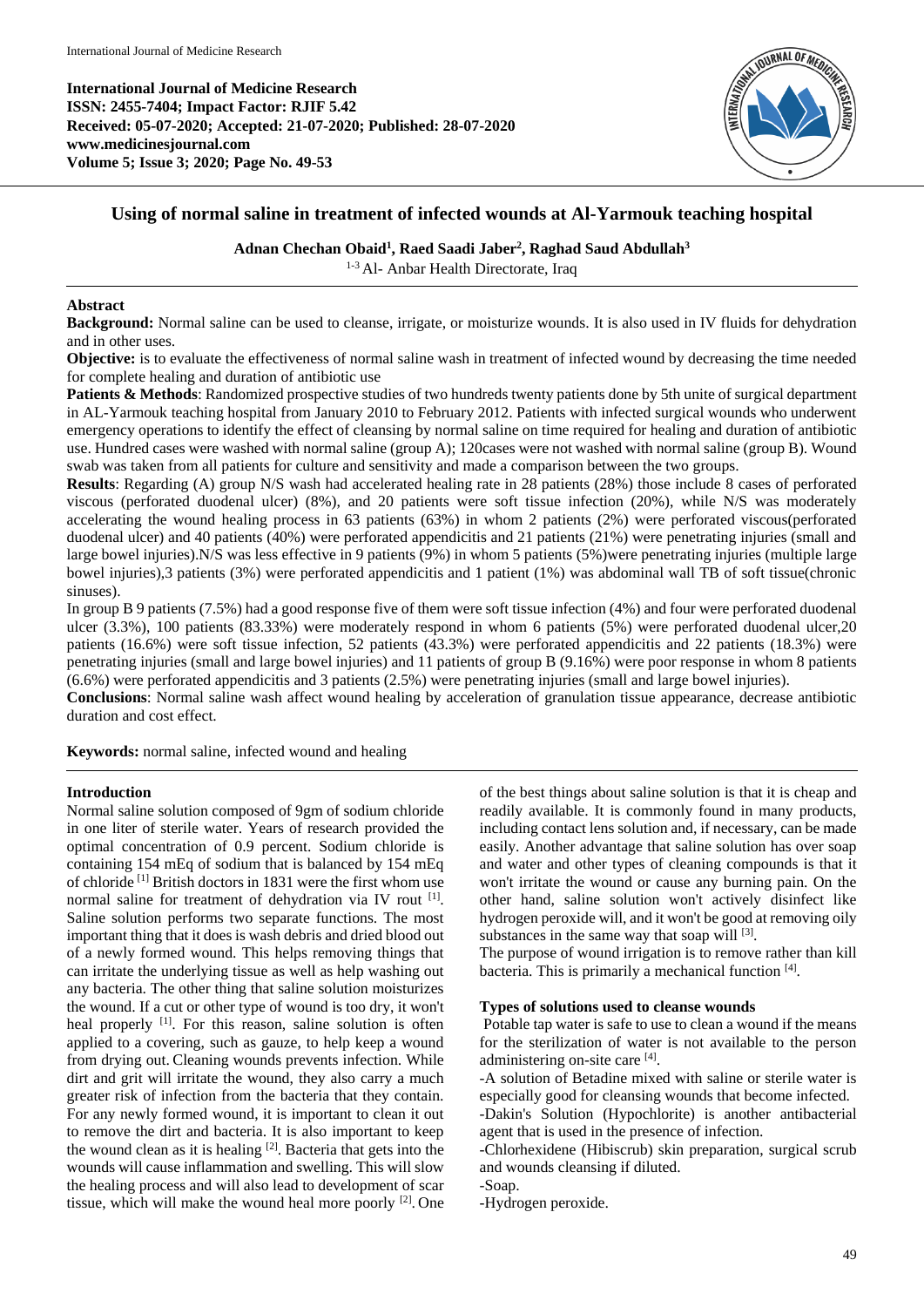-Hexachlorophane (skin preparation and hand washing) -Cetrimide (savlon) hand washing and surface cleaning. -Alcohol for skin preparation.

Infection is defined by identification of microorganisms in host tissue, plus an inflammatory response to their presence. At the site of infection, the classic findings of rubor, calor, and dolor in areas such as the skin or subcutaneous tissue are common [8] . Most infections in normal individuals with intact host defenses are associated with local manifestations, plus systemic manifestations such as elevated temperature, elevated white blood cell (WBC) count, tachycardia, or tachypnea. The systemic manifestations noted above comprise the systemic inflammatory response syndrome (SIRS).

Surgical Site Infections (SSIs) are infections of the tissues, organs, or spaces exposed by surgeons during performance of an invasive procedure. SSIs are classified into incisional and organ/space infections, and the former are further sub classified into superficial (limited to skin and subcutaneous tissue) and deep incisional categories. The development of SSIs is related to three factors: (a) the degree of microbial contamination of the wound during surgery, (b) the duration of the procedure, and (c) host factors such as diabetes, malnutrition, obesity, immune suppression [5].

Surgical wounds are classified based on the presumed magnitude of the bacterial load at the time of surgery. Clean wounds (class I) Infection rate 1-2%, include those in which no infection is present; only skin microflora potentially contaminate the wound, and no hollow viscus that contains microbes is entered. Clean/contaminated wounds (class II) Infection rate  $< 10\%$ , include those in which a hollow viscus such as the respiratory, alimentary, or genitourinary tracts with indigenous bacterial flora is opened under controlled circumstances without significant spillage of contents. Contaminated wounds (class III) Infection rate 15–20%, include open accidental wounds encountered early after injury, those with extensive introduction of bacteria into a normally sterile area of the body due to major breaks in sterile technique (e.g., open cardiac massage), gross spillage of viscous contents such as from the intestine, or incision through inflamed, albeit no purulent, tissue. Dirty wounds (class IV) Infection rate < 40%, include traumatic wounds in which a significant delay in treatment has occurred and in which necrotic tissue is present, those created in the presence of overt infection as evidenced by the presence of purulent material, and those created to access a perforated viscus accompanied by a high degree of contamination  $[6, 7]$ .

### **The aim of Study**

is to evaluate the effectiveness of normal saline wash in treatment of infected wound by decreasing the time needed for complete healing and duration of antibiotic use.

## **Patients & Methods**

Over a 2 years period from January 2010 to February 2012, randomized prospective study of different age groups were underwent emergency surgery in the 5th surgical unit of AL-Yarmouk Teaching Hospital. Total no. 220 patients, group A and B. Group A (100 patients) were infected surgical wounds washed with normal saline by doctors, nursing staff and patients relative at home after taking instructions from doctors, three times daily of N/S under +ve pressure at room temperature with antibiotic. Group B (120 patients) were infected surgical wounds kept dry as apart of treatment with

antibiotic and change dressing three times daily.158 patients were males (71.8%) and 62 patients were females (28.1%) of an age ranging from (15-60) years old with mean age of (41) year.

Diabetic, uremic, jaundiced and immunosuppressed patients or patients with anaemia were excluded from the study in order not to interfere with healing process so during follow up period full investigations and history was taken in order to include or exclude patients suffering from such diseases from the study. Using of normal saline in treatment of infected wounds, identify & compare time required for healing, and duration of antibiotic use. Both groups (A and B) underwent wound debridement when needed to get rid of dead, adherent and unhealthy tissue.

All patients were discharged from hospital after 2 days to 7 days postoperatively. All wound dressing were inspected before discharge, and all patients informed to come to hospital twice weekly after discharged.

Patients were instructed to attend for examination if any sign of infection appears in the wound. Wound swabs were taken from those patients and sent for culture and sensitivity to identify the causative microorganism and appropriate antibiotic required.

### **Results**

The study included objective and subjective measures of wound infection or healing (objective measures of infection such as wound culture and biopsy, and objective measures of healing such as change in surface area and wound depth, while only subjective measures of wound infection were redness, purulent discharge, pain, smell and swelling around the affected area). The study classified the patients into 5 groups according the age in years as shown in table 2.

According to their pathology, patients are divided into four categories as shown in table 3(A, B):

**( .**Perforated acute appendicitis was 103 patients (46.8%**.**1

2.Penetrating injuries, as bullets and stab wound who were 51 patients (23.1%)

3.Soft tissues infection was 46 patients (infected sebaceous cyst and gluteal abscess) (20.9%)**)**

**( .**Perforated duodenal ulcer was 20 patients (9% **.**4

According to time of complete healing, patients can be divided in to three groups:

- 1. Good response, in which the wound complete healing in 10-15 days.
- 2. Moderate response, in which the wound complete healing in 30-45 days.
- 3. Poor response, in which the wound complete healing in more than 45 days.

According to antibiotic duration in group A, patients can be divided in to three groups as shown in table 4A:

**( .**From day 1-7 who were 33 patients (33%**.)**1

**).**From 8 days -15days who were 58 patients (58%.

3.More than 16 days, who were 9 patients (9%). According to antibiotic duration in group B, patients can be divided into three groups as shown in table 4 B:

**).**From day 1-7 who were 9 patients (7.5%.

**( .**From 8 days -15days who were 83 patients (69.1%**.)**2

**).**More than 16 days, who were 28 patients  $(23.3\% \cdot \mathcal{B})$ 

According to wound closure patients are divided to three groups as shown in table 5:

 **(.**Primary closure which were done for 164 patients  $(74.5\%)(1)$ ...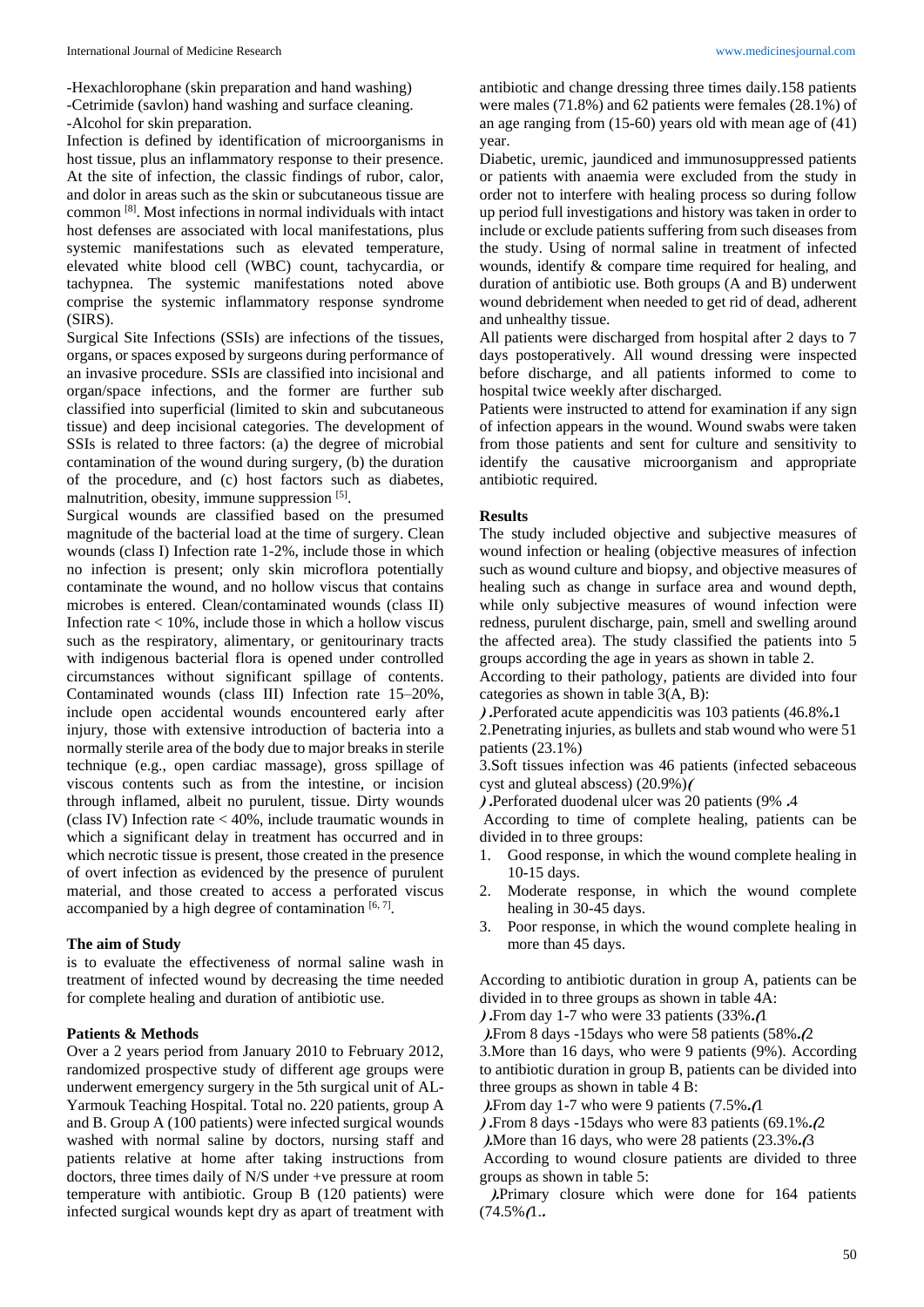Healing by secondary intensions which were 46 patients. **%(**20.9 **)**2.including all soft tissue infection

 **.**3.Delayed primary suture which were 10 cases (4.5%) of perforated acute appendicitis. Culture of pus was performed in all cases and microorganisms' results were

- 1. staphylo coccus aureus in 145 patients (66.90%).
- 2. E. coli and proteus in 31 patients (14.09%)
- 3. mixed growth of both aerobic and anaerobes in 42 patients (19.09%).
- 4. A.F.B. in one patient only (0.45%).

The study showed that normal saline using as irrigating solution of infected wounds of 100 cases (group A) in surgical ward of AL-Yarmouk Teaching Hospital by doctors, nursing staff and patients relative at home after taking instructions from doctors, three times daily of about 35-50 ml of N/S least under +ve pressure had accelerated healing rate in 28 patients (28%), this included 8 cases of perforated viscous(perforated peptic ulcer) (8%), and 20 patients were soft tissue infection(20%),while N/S moderately accelerated the wound healing process in 63 patients (63%) in whom 40 patients (40%) were perforated appendicitis and 21 patients (21%) were penetrating injuries (small and large bowel injuries) and 2 patients (2%) were perforated viscous(perforated duodenal ulcer). N/S was less effective in 9 patients (9%) in whom 5 patients (5%) were penetrating

injuries (multiple large bowel injuries), 3 patients (3%) were perforated appendicitis and 1 patient (1%) was TB of soft tissue (trusted with anti-TB).In group B nine patients (7.5%) had good response five of them were soft tissue infection (4%) and four were perforated duodenal ulcer (3.3%), 100 patients (83.33%) were moderately respond in whom 6 patients (5%) were perforated duodenal ulcer, 20 patients (16.6%) were soft tissue infection, 52 patients (43.3%) were perforated appendicitis and 22 patients (18.3%) were penetrating injuries (small and large bowel injuries ) and 11 patients of group B (9.16%) were poor response in whom 8 patients (6.6%) were perforated appendicitis and 3 patients (2.5%) were penetrating injuries (small and large bowel injuries).

Table 1: Distribution of patients according to the gender.

| Gender       | NO. | Percentage |
|--------------|-----|------------|
| Male         | 158 | 71.8%      |
| Female       | 62  | 28.1%      |
| Total number |     | 100%       |

**Table 2:** Distribution of patients according to the age

| Age group/year   15-25   26-35   36-45   46-55   56-60 |                            |    |    |    |
|--------------------------------------------------------|----------------------------|----|----|----|
| No. of patients                                        | 79                         | 56 | 39 | 13 |
| Percentage                                             | 35.9% 25.4% 15% 17.7% 5.9% |    |    |    |

**Table 3A:** Distribution of patients according to Pathology (group A) response to N/S wash.

| Pathology                 | Total No. | Percentage |       | Good response   Moderate response | Poor response |
|---------------------------|-----------|------------|-------|-----------------------------------|---------------|
| Perforated A. A.          | 43        | 43%        |       | $40(40\%)$                        | 3(3%)         |
| Penetrating injuries      | 26        | 26%        |       | 21(21%)                           | 5(5%)         |
| Soft tissue infection     |           | 21%        | 20%   |                                   | 1(1%)         |
| Perforated duodenal ulcer | 10        | 10%        | 8(8%) | 2(2%)                             |               |

|  | Table 3B: Distribution of patients according to Pathology (group B) |  |  |  |  |
|--|---------------------------------------------------------------------|--|--|--|--|
|--|---------------------------------------------------------------------|--|--|--|--|

| Pathology                 | Total No. |       |            | Percentage   Good response   Moderate response | Poor response |
|---------------------------|-----------|-------|------------|------------------------------------------------|---------------|
| Perforated A. A.          | 60        | 50%   |            | 52(43.3%)                                      | $8(6.6\%)$    |
| Penetrating injuries      |           | 20.8% |            | 22(18.3)                                       | 3(2.5%)       |
| Soft tissue infection     |           | 20.8% | 5(4%)      | $20(16.6\%)$                                   |               |
| Perforated duodenal ulcer |           | 8.3%  | $4(3.3\%)$ | 6(5%)                                          |               |

**Table 4A:** Distribution of patients according to Antibiotic use (group A)

| Duration of A. B.  | 1-7 davs                             | 8-15 days                    | More than 16 days                |
|--------------------|--------------------------------------|------------------------------|----------------------------------|
| Number of patients | 33 patients (8 perf. DU . + 20s of t | $58(2perf.D.U.+35perf.A.$    | 9(1soft tissue infec.            |
|                    | tissue inf. $+5$ perf. A.A)          | $A+21$ penetrating injuries) | $+5$ penetrating $+3$ perf.A. A) |
| Percentage         | 33%                                  | 58%                          | 9%                               |

**Table 4B:** Distribution of patients according to Antibiotic use (group B)

| <b>Antibiotics duration</b> | 1-7 davs                                                    | 8-15 days                                                                                                                               | More than 16 days |
|-----------------------------|-------------------------------------------------------------|-----------------------------------------------------------------------------------------------------------------------------------------|-------------------|
|                             | Number of patients 9 patients (4 perf.DU.+5s of tissue inf. | $\frac{1}{26}$   83(6perf.D.U.+42perf.A. A+15penetrating $28(10$ penetrating+18perf.A. A <sup>y</sup><br>$inivries+2Osoft tissue inf.)$ |                   |
| Percentage                  | 7.5%                                                        | %69.1                                                                                                                                   | 23.3%             |

**Table 5:** distribution of patients according to types of wound closure

| <b>Types of wound closure</b>  | <b>Number of patients Percentage</b> |       |
|--------------------------------|--------------------------------------|-------|
| Primary closure                | 164                                  | 74.5% |
| Healing by secondary intension | 46                                   | 20.9% |
| Delayed primary suture         | 10                                   | 4.5%  |

### **Discussion**

Microorganism are normally prevented from causing infection in tissue by intact epithelial surfaces, these are broken by trauma and surgery. The chance of developing an (SSI) after surgery is also determined by pathogenicity of organisms present and by the size of bacterial inoculums. Devitalized tissue, excessive dead space or hematoma, all the results of poor surgical technique would increase the chance of wound infection.

Proper cleansing to create a wound environment optimal for healing is perhaps the key component of acute and chronic wound management. Cleansing methods often differ among individual health care providers, institutions, and facilities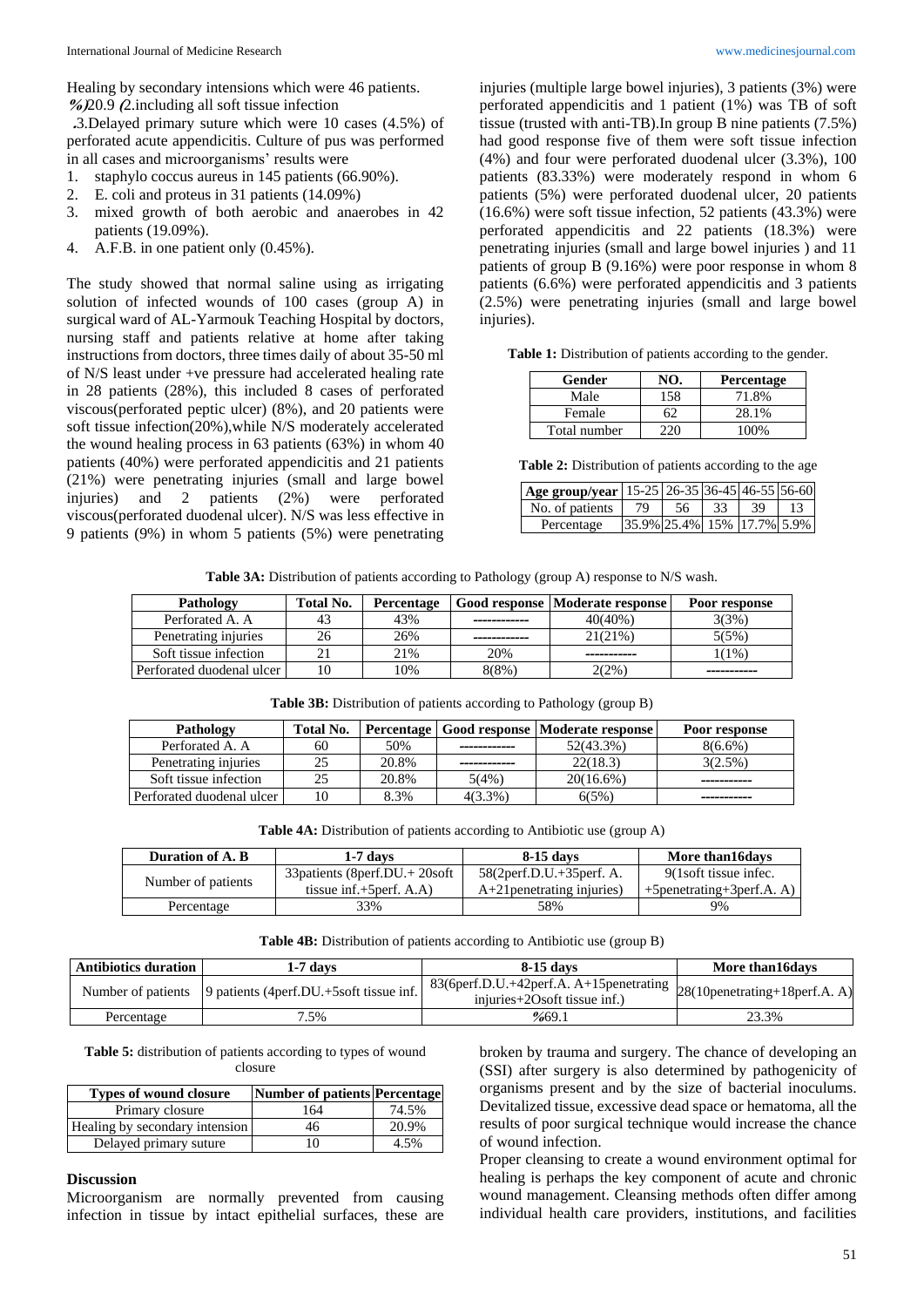and many times are based on individual experiences and personal preferences<sup>[6]</sup>. A variety of cleansing solutions exist, and their selection should be based on cleansing effectiveness and lack of cytotoxicity<sup>[7]</sup>. Many cleansing solutions have demonstrated safe and effective results, whereas others may damage and destroy cells essential to the healing process  $[8, 9]$ . Normal sterile saline is regarded as the most appropriate and preferred cleansing solution because it is a nontoxic, isotonic solution that does not damage healing tissues [9]

our study showed that wound infection of upper GIT perforation (D.U) and causative micro-organism of soft tissue infection were more affected by N/S washing while poor response to N/S washing in infected wounds in lower GIT injuries, this difference in response was due to causative micro-organism which were mixed in lower GIT, and one case of soft tissue infection who take a time for healing (mycobacterium T.B) also moderate to poor response to N/Swash can be explained by time of presentation as in two cases of perforated D.U who took more than 24 hours until reaching hospital (self & paramedics medication).regarding perf. A.A. 40 cases was moderately respond to wash all of them operated upon in 4 days from first complain as grid iron incision while other 3 cases of perforated A.A. Poorly response to N/S wash were delayed in presentation (more than 4 days) operated upon as exploratory laparotomy. Regarding penetrating injuries 21 case were moderately response to wash presented less than 24 hours and all of them were not in shock state while other 5 cases of penetrating injuries in spite of early presentation, explorative laparotomy showed multiple small & large bowel injuries associated with other abdominal organs injuries and shock state, so washing with N/S of these 5 cases showed poor response. Our study shows significant difference regarding time need for complete healing between group A and B as P value was 0.016 (less than 0.05) In comparison with a study of Fernandez, Ussia, 2001 that reported several clinical trials regarding the use of normal saline as a wound cleanser. Their findings provide some support for the use of normal saline for routine cleansing of acute and chronic wounds. Using normal saline on surgical and sutured wounds decreased infection rates and accelerate wound healing which may bring into question the standard practice of avoiding showering and irrigation during this early postoperative period. These findings appear to support the costeffectiveness and ease of use of normal saline, the single group that reported a 45% reduction in the relative risk of infection with normal saline used for irrigation of infected wound. The researchers cautioned that the temperature differences of the solutions could have affected tissue healing and microbial growth [10]. In comparison with study of Museru and colleagues, 1989 performed a randomized controlled trial comparing isotonic saline, distilled water and boiled water in irrigating open fracture wounds. The reported infection rates were 35% for the isotonic saline group, 17% for the distilled water group and 29% for the boiled water group leading the investigators to conclude that the irrigation solution type did not influence the infection rate [11, 12].

#### **Studies that support our studies are**

William A. Agger, of the 2823 procedures (soft tissue), 1043 were irrigated with an antibiotic solution and 1780 with N/S, Were 47 (4.5 percent) surgical wound infections (SWI) in the Group irrigated with an antibiotic solution and 83 (4.6 percent)

SWIs in the group irrigated with normal saline. There was no Statistically significant difference between the groups [13, 14, <sup>15]</sup> (chi square 0.04, p value = 0.85). with our studies

#### **Studies that are not in agreement are**

Angeras.1992 Participants 705 patients with infected wounds.

Interventions: 1) wounds irrigated with tap water group  $A$  (n= 295). 162patients were good response (55%)

2) Wounds irrigated with sterile normal saline group B  $(n=$ 332). 215 patients were good response (65%), so the P value was 0.08 (not significant).

Neues 2000 enrolled 817 patients (274 washed with tap water, 268 washed with N/S, 302 kept dry for 8 to 10days) study show no difference in infection rate among them (P value= $0,08$ )

#### **The study shows the mean time to heal is affected by (16)**

- Using of N/S as irrigating solution decrease the time needed for complete healing& duration of A.B. use in infected wound mainly of soft tissue and perf. D.U.
- The infection delay healing process and need more time to complete, as the toxic products of bacterial infection disturbed normal healing process [16].
- The use of Antibiotic postoperative will decrease the infection rate & healing time in all infected wounds.
- Local wound care will accelerate healing process by wash out necrotic tissue.
- Infected wound by Mycobacterium and mixed infection showed little or no benefit with N/S washing.

## **Conclusion**

Normal saline (0.9%) is the favored wound cleansing solution because it is an isotonic solution and does not interfere with the normal healing process, damage tissue, cause sensitization or allergies or alter normal bacterial flora of the skin leading to surgical infection particularly surgical site infection (SSI) which always been a major complication of surgery and trauma, normal saline accelerate wound healing of infected wound by cleansing microorganism and necrotic tissue, it used to cleanse deep wound by irrigation or flushing out debris and dried blood, especially in upper GIT perforation (perforated D.U) and we advise to irrigate such wound by normal saline, but it had less effectiveness on dirty wound as penetrating injury involving large bowel, where antibiotic was essential in their treatment.

### **Recommendations**

Using of N/S for washing of infected wound in general is beneficial. High pressure wash is better than low pressure wash to remove most adherent necrotic tissue. Local wound debridement if needed is essential for wound healing side by side with N/S washing.

#### **References**

- 1. Bergamini TM, Lamont PM, Cheadle WG, Polk HC. Combined topical and sytstemic antibiotic prophylaxis in experimental wound infection. Surgery, 1984, 147-6.
- 2. Page CP, Bohnen JM, Fletcher JR, McManus AT, Solomkin JA, Wittmann DH, *et al*. Antimicrobial prophylaxis for surgical wounds-guidelines for clinical care. Arch Surg, 1993; 128:79-88**.**
- 3. Brown EM. Antimicrobial prophylaxis in neurosurgery. J Chemother, 1993; 31B 49-63.